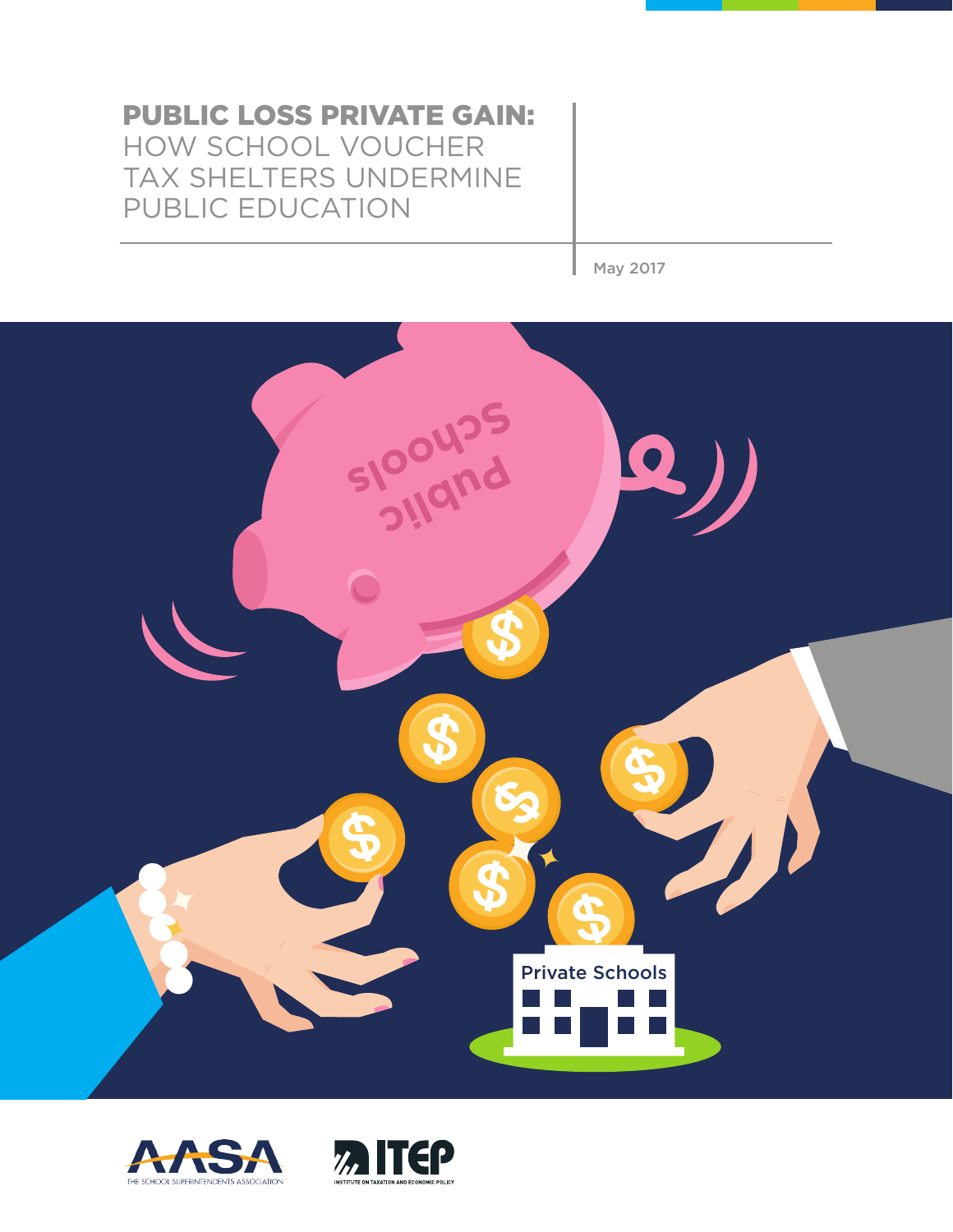# By Sasha Pudelski & Carl Davis

INTRODUCTION UPODUCTIO

One of the most important functions of government is to maintain a high-quality public education system. In many states, however, this objective is being undermined by tax policies that redirect public dollars for K–12 education toward private schools. Seventeen states currently divert a total of over \$1 billion per year toward private schools via tax credits. Nine of these states' credits are so lucrative that they offer some upper-income taxpayers a risk-free profit on contributions they make to fund private school scholarships.<sup>1</sup> Now, federal legislation has been introduced that would further the ability of wealthy individuals to undermine the public education system and profit off their donations to nonprofits serving private schools. Unlike most state laws, the federal legislation does not even cap the amount of funds that could be redirected from the Treasury into unaccountable, nonprofit organizations supplementing tuition at private schools. The loss of federal and state revenue directed at public schools would weaken the ability of public schools to serve increasing numbers of students in poverty as well as students with disabilities and English-language learners. We suggest that rather than expand these voucher tax shelters at the federal level, Congressional efforts to reform the tax code should be used as an opportunity to eliminate current loopholes that encourage participation in these voucher schemes.

*Public Loss Private Gain: How School Voucher Tax Shelters Undermine Public Education* examines current trends in state tuition tax credit (TTC) policies and how proposed federal TTC policy could harm school district finances across the country. The report is divided into five sections. Part I explains the concept of tuition tax credits, why they were created, how they operate, and why they prove to be more lucrative for wealthy taxpayers than other charitable giving incentives. Part II describes the variations in how TTCs are set-up and supervised by states. Part III focuses on the proposed federal legislation, the *Educational Opportunities Act*, and its various shortcomings, including how it would create avenues for corporations and successful investors to profit off their donations. Part IV outlines other issues associated with TTCs, including how they undermine public education. Part V concludes with action steps at the state and federal level that could protect education funding and reduce the prevalence of these schemes.



Seventeen states currently divert a total of over \$1 billion per year toward private schools via tax credits.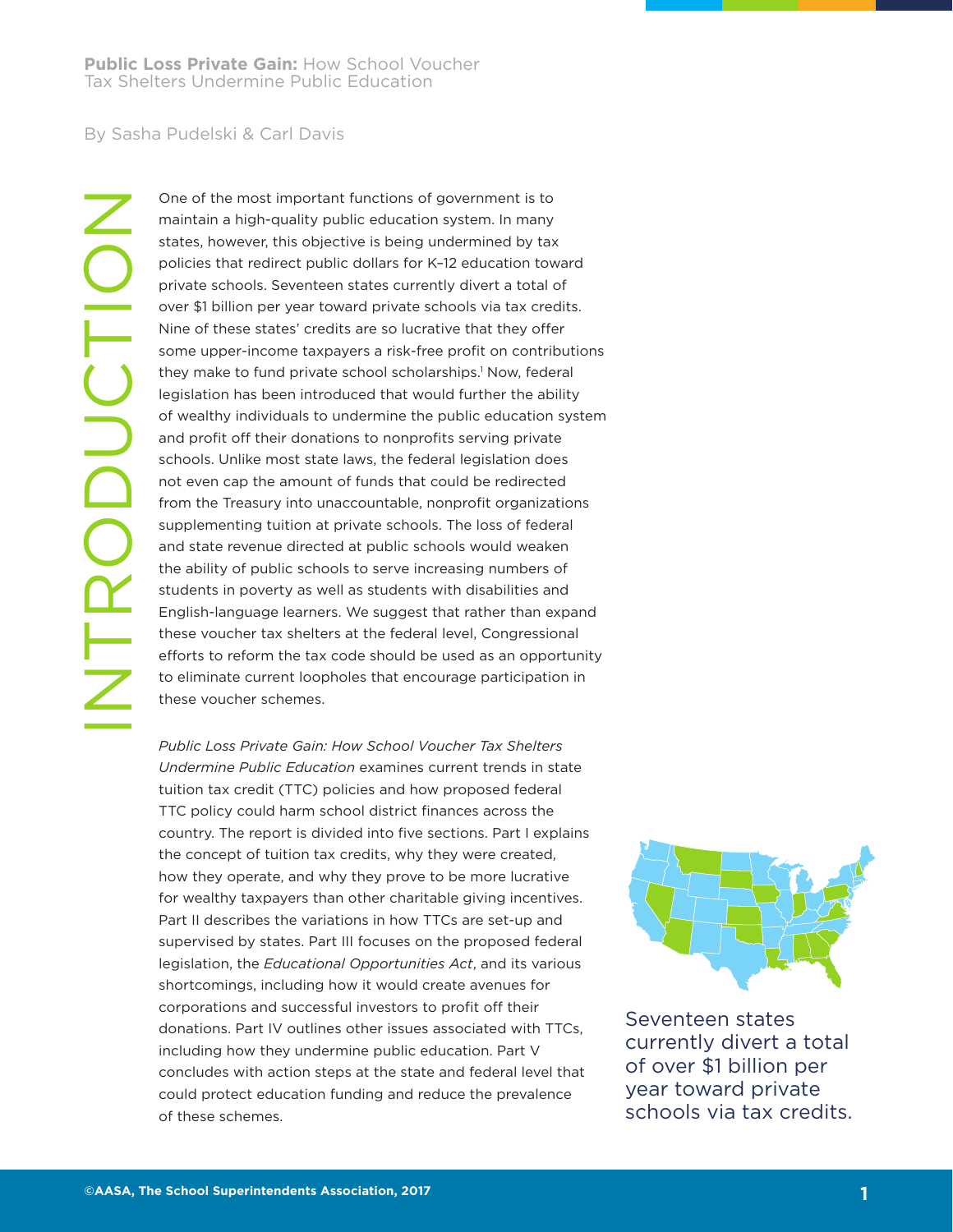# **THE ORIGINS AND DESIGN OF TUITION TAX CREDIT VOUCHER SCHEMES**

Currently, seventeen states have policies that generate private school vouchers through a tax credit mechanism. These policies, known as tuition tax credits (TTCs), were created by conservative think tanks as a way to direct public funds to private (often religious) schools even when traditional voucher programs are unpopular with the public or outright unconstitutional.<sup>2</sup> At least eighteen states<sup>3</sup> are constitutionally forbidden from offering direct vouchers for religious schools, though the courts in most of those states have tended to look the other way when those vouchers are disguised as tax credits.

Tuition tax credits operate as follows: taxes owed to a state by individuals or corporations can be diverted into charitable donations to nonprofit entities that then bundle the donations and distribute tuition checks to families to use to attend private schools. The entities that package the donations and distribute the funds to parents are known as Scholarship Granting Organizations (SGOs) or voucher nonprofits. These entities are registered nonprofits with very little state oversight that can direct dollars toward specific types of schools (for example, schools affiliated with a particular religion or schools promoting a specific curricular approach). The lack of accountability and oversight of voucher nonprofits are detailed in Part III.

Many voucher advocates see TTCs as a way for wealthy taxpayers to help low-income taxpayers and their children "trapped in failing public schools"4 to attend a presumably better non-public school. The student's private school tuition is subsidized, at least initially, by affluent individuals and sometimes corporations. While some individuals and corporations may believe that donations to support private school education will result in better outcomes for students, one should not be misled by the purported generosity of those who donate to voucher nonprofits. Donors in many states with TTCs see the entire cost of their "donation" reimbursed with tax cuts, and in some cases donors are even profiting from their donations to voucher organizations by claiming multiple tax cuts on each donation. Both situations bear little resemblance to philanthropy, and instead undermine the tax base that funds public education.



### Here's How it Works

For most types of charitable donations, taxpayers receive a tax *deduction* that acts an incentive at the margin to donate. In a state with a 6% income tax rate, for example, donating \$1,000 to charity means that \$1,000 will no longer be subject to tax, resulting in a tax cut of \$60 for the taxpayer (or 6% of the amount donated). Under a tuition tax *credit*, rather than a deduction, a state gives the donor a tax benefit far beyond what would be available for other charitable donations. TTCs offer tax cuts ranging from 50% of the contribution amount (Indiana and Oklahoma) to 100% of the total contribution (Alabama, Arizona, Florida, Georgia, Montana, Nevada, and South Carolina). Credits equal to 100% of the contribution are designed to allow taxpayers to redirect their tax payments toward private institutions at no cost to themselves. In practice, the actual tax benefits for credit recipients can sometimes even **exceed the size of the donation.**  When the impact of state tax credits is combined with federal tax deductions (and sometimes state tax deductions as well), some taxpayers in nine states can **actually turn a profit** by making these so-called "donations" to voucher nonprofits. Those states are Alabama, Arizona, Georgia, Montana, Oklahoma, Pennsylvania, Rhode Island, South Carolina, and Virginia.<sup>1</sup>

## How Long Has This Been Going On?

Tuition tax credit programs began in 1997, but since at least 2011, the IRS has essentially sanctioned allowing taxpayers to claim a federal charitable deduction for private school scholarship donations even when those donations are also subsidized with a state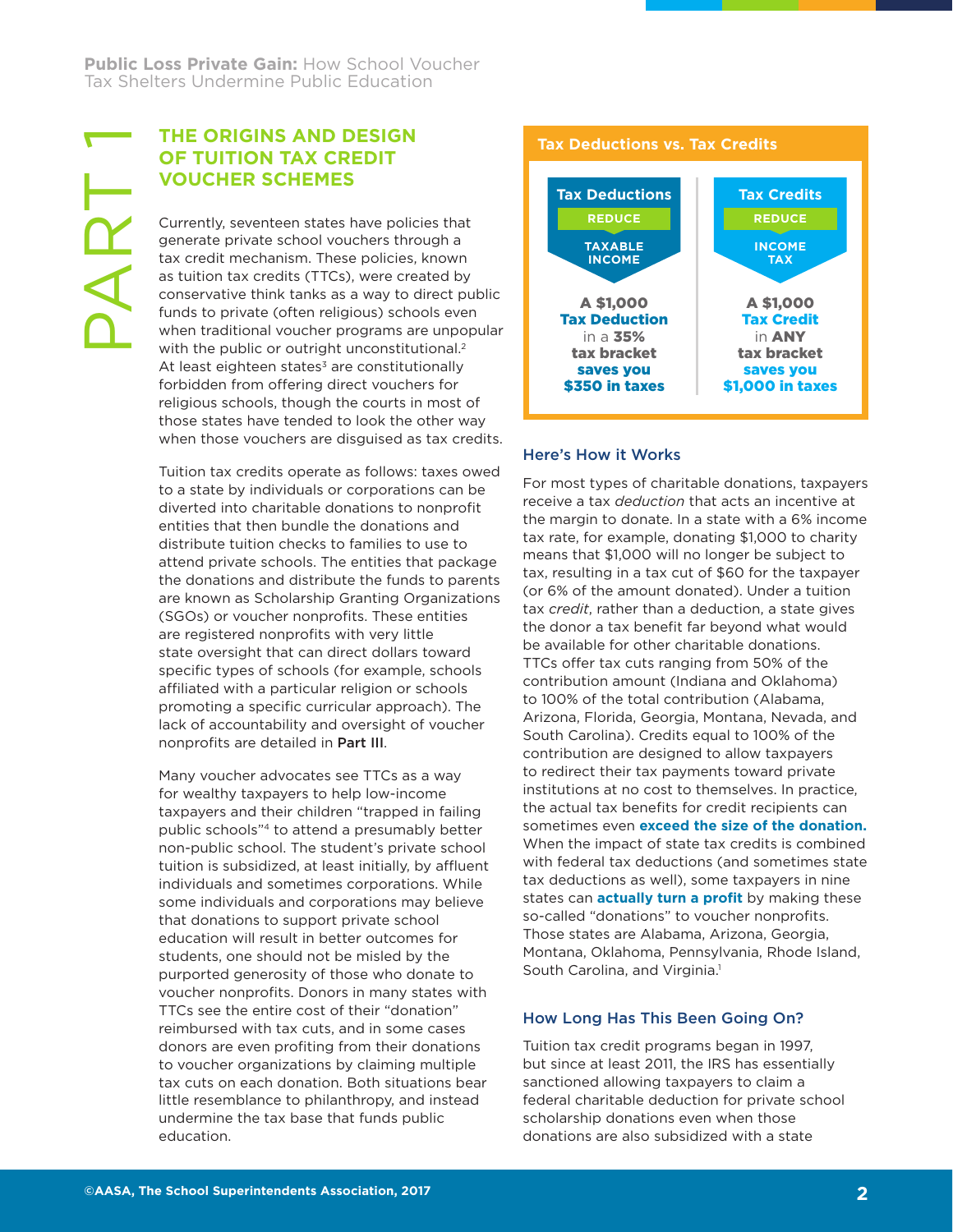# **HERE ARE A FEW EXAMPLES OF HOW THESE PROFIT-GENERATING VOUCHER TAX SHELTERS ARE PROMOTED ACROSS THE COUNTRY.**

- A K–12 private school in Georgia, the Wood Acres School, has a webpage promoting the Georgia tuition tax credit program. On the website, they write that donors can "profit up to 29% on the amount donated."6
- A wealth-management firm in Virginia, Marotta Wealth Management, describes to clients how a donation to the Virginia tuition tax credit program allows taxpayers to **"offset the cost of those gifts through tax credits and the avoidance of capital gains taxes."** Using an example of a taxpayer donating stock worth \$10,000, Marotta states that **"their total [tax] savings amounts to \$10,960.60 or 9.60% more than their original donation."**<sup>7</sup>
- Whitefield Academy, which describes itself as a "Christ-Centered Preparatory School," maintains a list of frequently asked questions about Georgia's tuition tax credit and states that, for some donors, "you actually stand to make money on this program."8
- A SGO in Alabama called the Alabama Scholarship Fund states that donors can receive a "net cash benefit of 28% of their donation."<sup>9</sup>
- An accountant with True Wealth Management in Atlanta, Georgia states that **"we anticipate taxpayers will exhaust this allocation [of available state tax credits] within the first day. We advise taking advantage of pre-registration NOW by reserving your spot online."** He goes on to explain that, **"If you are a taxpayer stuck in Alternative Minimum Tax (AMT), this charitable contribution can make you money! That's right, AMT filers are ahead by 28% on these contributions."**<sup>10</sup>
- Pieceful Solutions Schools in Arizona explains to potential donors that "you can make money by donating!"<sup>11</sup>
- Pay it Forward Scholarships, which describes itself as "the largest, easiest and fastest scholarship organization in Georgia" makes clear to donors that stacking state credits and federal deductions on the same donation means that "you will end with more money than when you started."<sup>12</sup>

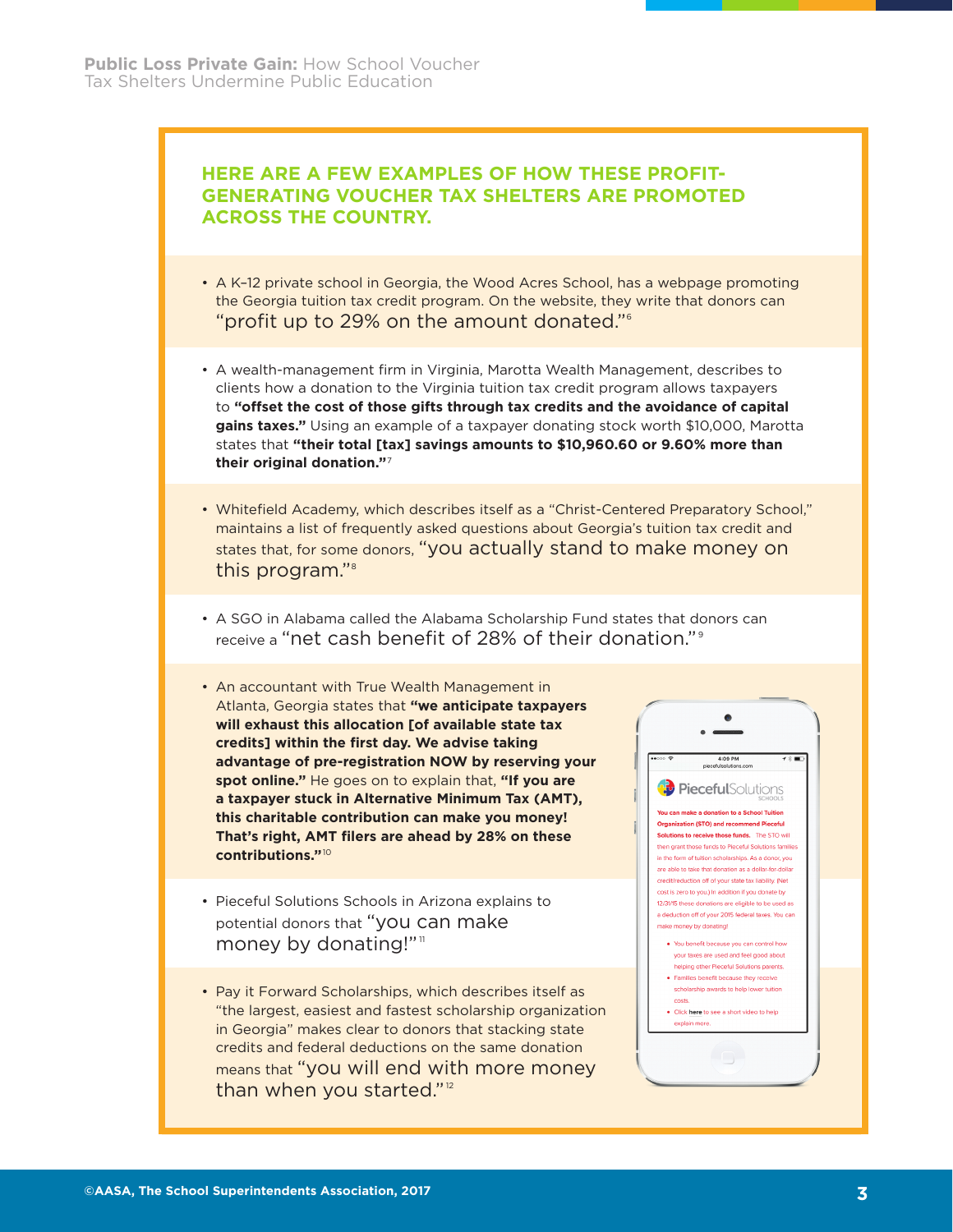#### tax credit.5 **As a result, wealth-management organizations, voucher nonprofits and individual schools promote "double-dipping"** (receiving a tax benefit on the same donation at both the federal and state level) as a profitable scheme for donors. After the release of the IRS memo, scholarship granting organizations in over a dozen states have been advising their donors that their contributions are eligible for a federal tax deduction in addition to a state tax credit.<sup>13</sup> **For some high-income taxpayers, this dual benefit can turn a scholarship "donation" into a voucher tax shelter** where the total tax cut received significantly exceeds the size of the original donation.

The examples on page three demonstrate that benefiting from a voucher tax shelter is a major reason to participate in a TTC. It should therefore come as little surprise that in some states, the entire allotment of available credits is often claimed just hours after state tax officials begin accepting applications. In Georgia, the state's entire allotment of \$58 million in tuition tax credits was claimed in a single day on January 3, 2017.14 A few months earlier, the same occurred within a matter of hours with regard to \$67 million of credits in Arizona and \$763,550 in credits in Rhode Island.<sup>15</sup> While taxpayer confidentiality laws generally conceal the magnitude of the benefits received by specific claimants, a journalist in South Carolina estimated that one savvy, anonymous taxpayer was able to reap a profit of between \$100,000 and \$638,000 in 2014 by stacking state, and possibly federal, deductions on top of tuition tax credits.16

A close look at South Carolina's tuition tax credit illustrates how this voucher tax shelter works. In the Palmetto State, taxpayers receive a dollar-for-dollar tax credit for any "donations" they make to certain nonprofit scholarship funding organizations—thereby making the donation essentially costless to the taxpayer. Assuming the taxpayer itemizes on their federal return, the immediate federal tax consequence of a donation is twofold: the taxpayer's charitable deductions increase by the amount of the donation, and the taxpayer's state income tax deduction falls by the amount of the tax credit they received. At first, this may appear to result in a wash for the taxpayer. But this is not always the case because in some instances, charitable deductions are more valuable than deductions for state income taxes paid.

At the federal level, one of these instances arises

## **FIGURE 1:**

#### **Donors Can Profit from Participating in Tuition Tax Credit Schemes**

![](_page_4_Figure_7.jpeg)

Federal Alternative Minimum Tax (AMT) at a rate of 35% and has sufficient tax liability to use all available credits and deductions. A \$20,000 tax deduction taken against a 35% tax rate results in \$7,000 in tax savings.

when taxpayers are subject to the individual Alternative Minimum Tax (AMT).<sup>17</sup> The AMT is designed to ensure that taxpayers receiving generous tax breaks pay at least some minimum level of federal income tax. This is accomplished by denying certain tax breaks under AMT rules, including the deduction for state and local tax payments. Charitable donations, however, are still tax deductible under the AMT. So the ability to reclassify state income tax payments as charitable donations via a TTC can be of significant benefit to taxpayers subject to the federal AMT—a group overwhelmingly comprised of taxpayers earning over \$200,000 per year.<sup>18</sup> When combined with a dollar-for-dollar state tax credit, this means that a private school "donation" in South Carolina is better than costless, and can actually result in a risk-free return as high as 35% of every dollar "donated." **Figure 1** illustrates how this scheme would operate for a donor contributing \$20,000 to a voucher nonprofit.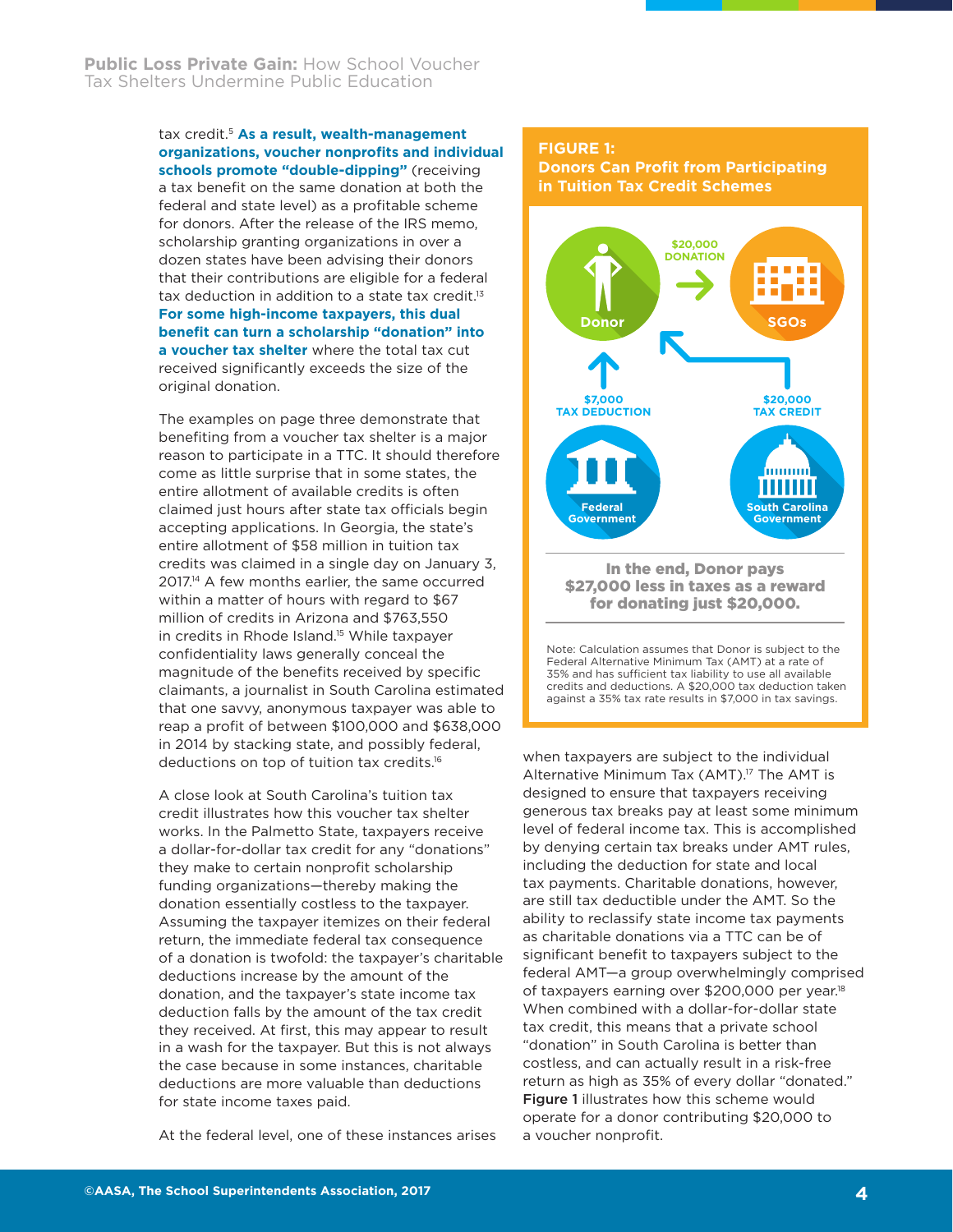Regardless of the purported educational merits of state tuition tax credit programs, it is undeniable that the voucher tax shelters created by these credits have contributed to their reach.

The potential for wealthy individuals to turn a profit by claiming these credits is accelerating the diversion of critical resources away from public schools.

AR I

# **STATE POLICY OVERVIEW**

Tuition tax credits for private education are intended to encourage businesses and/ or individuals to contribute to organizations that distribute private school scholarships to qualifying students, but there is considerable variation in how they achieve this goal. Of the seventeen states that offer a tuition tax credit, seven states only extend their credits to businesses (Florida, Kansas, Nevada, New Hampshire, Pennsylvania, Rhode Island, and South Dakota). The other ten states allow both businesses and individuals to claim tuition tax credits, though four of those states (Arizona, Georgia, Oklahoma, and Virginia) allow businesses to claim a larger credit than individual taxpayers. Sixteen states offer nonrefundable tuition tax credits, with some of these limited to a certain percentage of tax liability (Louisiana is the lone exception where credits can exceed tax liability). Limits on the total amount of funds allowed to be redirected from state coffers toward tuition tax credit donations vary widely. Oklahoma's TTC program is capped at just \$3.4 million, for example, while Florida's cap is set at almost \$700 million for Fiscal Year 2018.19

There are also disparities in the amount of money that can be donated by individuals to voucher nonprofits in exchange for tax credits. Montana's credit is modest compared to other states, capping the individual contribution eligible for tax credits at \$150, or \$300 for couples filing jointly.20 In contrast, Louisiana and South Carolina allow individuals and businesses to receive tax credits for donations of any size, though South Carolina caps overall credits at \$10 million per year.<sup>21</sup>

There are also differences in the kinds of students who are eligible for the private school voucher. Four states allow any student, regardless of family wealth, to be eligible for a voucher. This often means that students receiving the vouchers were already attending private school and the state is now subsidizing their education when it was not previously paid for by the state. Eight other states allow families who are not typically considered low-income (for example, families of four making up to \$48,500) to be eligible for vouchers.<sup>22</sup>

There is also wide variation in the requirements for schools that accept students with vouchers paid for by TTCs. Nine states do not require voucher recipients to take any test to measure their academic progress against their peers in the public school system while three states require that voucher students take a national test to measure student achievement.<sup>23</sup> As detailed in Part III, the lack of information on how students are performing academically is highly problematic for programs that receive millions of taxpayer dollars.

![](_page_5_Figure_10.jpeg)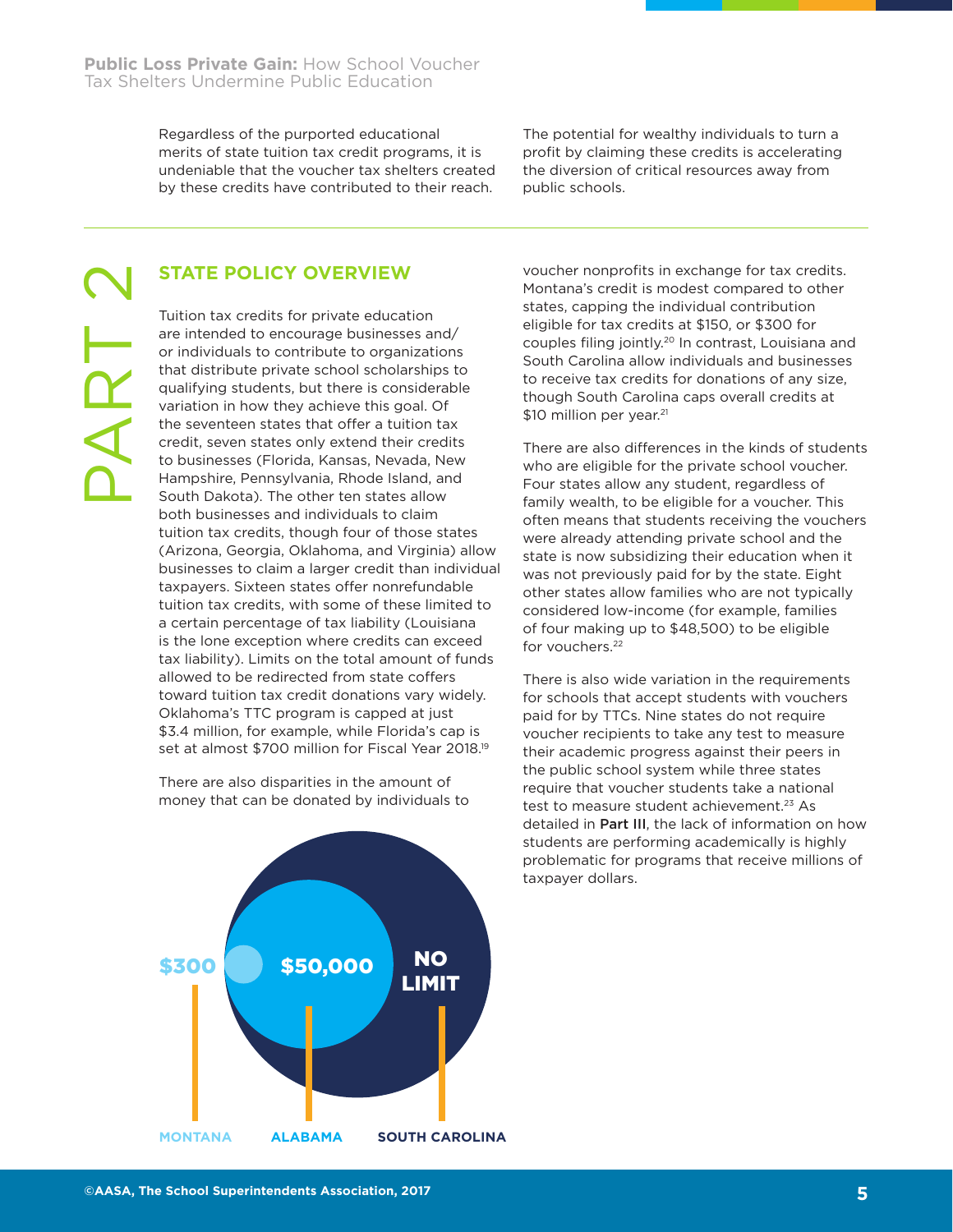# **THE EDUCATIONAL OPPORTUNITIES ACT**

# Tax Policy Implications

PART<br>3

For the past three Congresses, Sen. Marco Rubio (FL) and Rep. Todd Rokita (IN) have introduced legislation that would create a federal tuition tax credit program called the *Educational Opportunities Act* (HR. 895/S.148). Both legislators hail from states with broad tuition tax credit programs and would like to see a replication of these programs at the federal level with the goal of having their legislation incorporated into a broader tax reform bill if it cannot pass by itself.<sup>26</sup>

The Educational Opportunities Act (EOA) provides a dollar-for-dollar tax credit for individuals and corporations that donate to voucher nonprofits (referred to as "scholarship granting organizations" or SGOs) that provide vouchers for low-income students to attend private schools. Low-income students are defined in the statute as families making less than 250% of the poverty line (or less than \$60,750 per year for a family of four). Individuals and married couples donating to SGOs would be limited to \$4,500 in federal credits per year while corporations could receive credits of up to \$100,000 per year.<sup>27</sup> Because this is a federal bill, it is not necessary for a taxpayer to live in a state with a TTC program to benefit from this legislation.

#### **By granting a dollar-for-dollar credit, the EOA privileges voucher nonprofits over virtually every type of charity or nonprofit** including

homeless shelters, veterans' support organizations, nonprofits serving victims of domestic violence, etc. When taxpayers donate to most tax-exempt charities they receive a federal tax deduction that could be worth between 10 and 40 cents on each dollar donated. This is a generous tax incentive designed to encourage charitable giving. In contrast, the EOA posits that SGOs are deserving of a far more lucrative benefit: a 100% tax credit on each dollar donated (up to the maximum eligible amounts identified above). If a taxpayer donates one dollar to a SGO, they do not just receive 10–40 cents back, but rather they receive a full dollar back. In effect, this bill provides SGOs with a tax advantage that is many times more generous than what is afforded to other charities. Under certain circumstances, the EOA goes even further by allowing taxpayers to turn a profit for playing a role in transferring public funds to SGOs. This voucher tax shelter can happen in one of two ways.

First, while the EOA prohibits a donor from receiving a federal deduction and a federal credit on the same donation, it appears to allow donors in states with TTC programs to doubledip in a different way: claiming a state tax credit and this new federal tax credit for the same donation. As explained in Part I, state tax credits range as high as 100% of the amount donated. This means that some taxpayers could double their money, claiming a dollar in state credit and a dollar in federal credit for each dollar donated. **The result would be a risk-free, 100% profit of up to \$4,500 per year for individual taxpayers, or up to \$100,000 per year for corporations.**

The second tax shelter available under the EOA is limited to corporations and successful investors. Taxpayers who opt to donate stock, rather than cash, to SGOs would receive a federal tax credit equal to the fair market value of the stock they donated (again, up to \$4,500 for couples or \$100,000 for corporations). In effect, this credit allows investors to receive the same benefits as if they had sold their stock, without having to actually do so. **As a result, investors can avoid paying any tax on the capital gain portion of that stock's value, effectively making this "donation" more lucrative than if the investors had simply sold the stock and kept the money for themselves.**

Figure 2 in the appendix to this report details the workings of this scheme in more detail for a corporation donating stock worth \$100,000, and for a couple donating stock worth \$4,500. In both cases, if the taxpayer originally acquired this stock for less than its current value, this "charitable donation" would effectively turn a profit because the tax cuts received would be larger than the actual value of the donation.

In the case of the corporation donating stock worth 60% more than its original purchase price, the result would be \$113,125 in federal tax cuts in exchange for a donation worth just \$100,000—a tidy \$13,125 profit for agreeing to participate in this transfer of funding to private schools. And the actual voucher tax shelter could be even larger than this amount in most states because state-level capital gains taxes could also be avoided using this technique.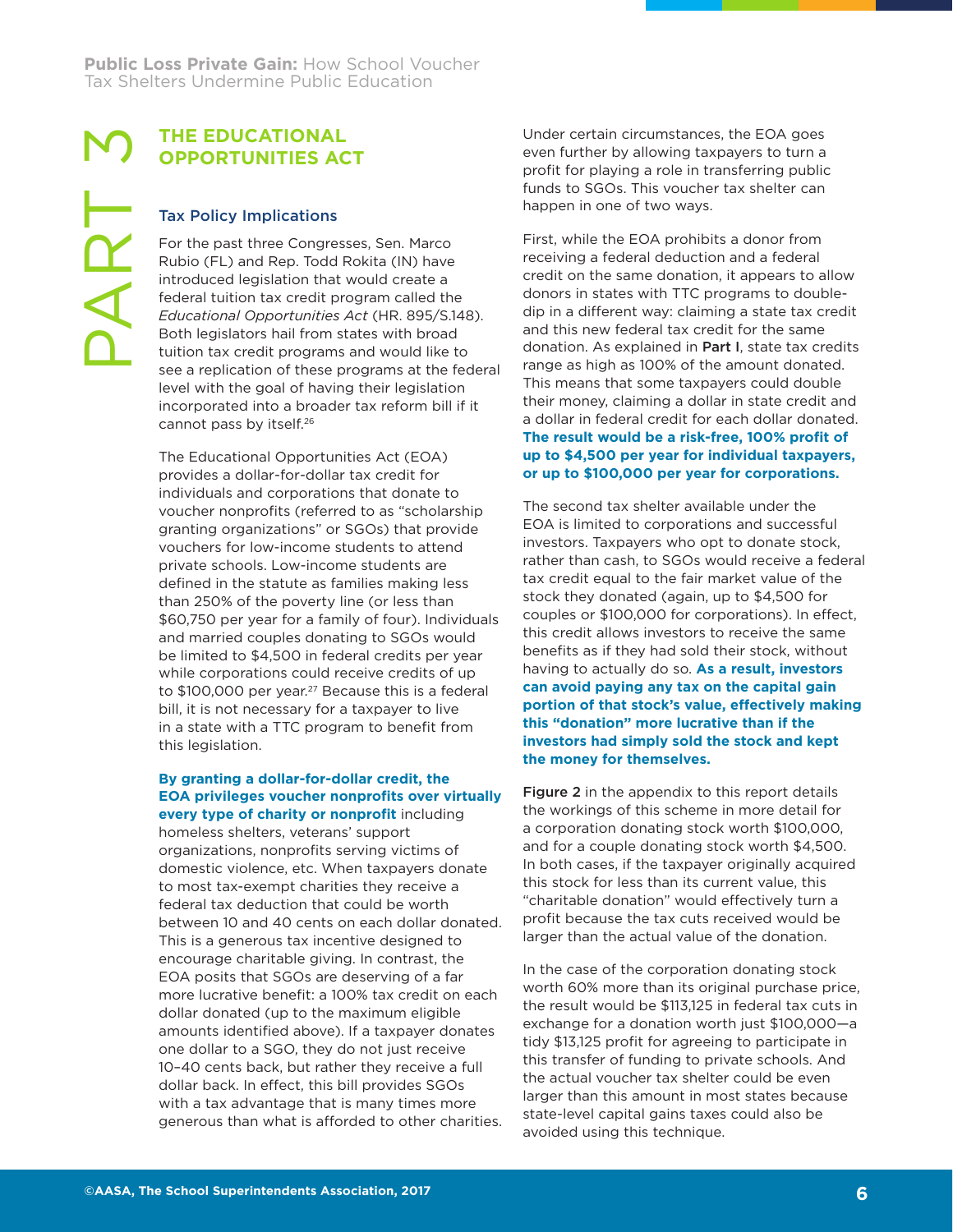Figure 2 also illustrates how voucher nonprofits would be afforded an advantage over every other type of charitable nonprofit. A corporation in this situation would be granted \$65,000 more in tax cuts if it choose to donate to fund private school scholarships rather than most other types of charitable causes.

The math is very similar for an individual taxpayer donating stock worth \$4,500, though the scale of the profits involved is obviously much smaller. In the example in Figure 2, a \$4,500 donation triggers a tax cut worth \$4,902—resulting in a profit to the taxpayer of \$402. While a benefit of this size may not be incredibly consequential to the most successful investors, it is not difficult to imagine a scenario in which exploiting this scheme would become a routine aspect of tax planning for taxpayers with recurring capital gains income. Also of note is the fact that this **person could receive a far steeper reduction in tax from donating to private school scholarships (\$4,902) than donating to nearly any other charity** (\$2,184)—a difference of \$2,718 per year.

#### Education Policy Implications

The goal of the EOA is to create a nationwide system for publicly funding private schools. The EOA would allow a taxpayer to receive a federal tax credit in return for donating to voucher nonprofits in any state, including nonprofits located in states where the taxpayer does not reside. Notably, however, voucher proponents expect that new voucher nonprofits would spread nationwide in a short amount of time if the EOA were enacted. For example, one of the largest voucher nonprofits in the country is the Children's Scholarship Fund with partners in 17 states. At a recent event in Washington, D.C., Darla Romfo, the President and CEO of the Children's Scholarship Fund, indicated that if a federal tax credit were to become available then her organization could ensure that voucher nonprofits would be set-up quickly in many additional states. "We basically can take a package and give it to somebody to work with and they can get it started and up and running in a very short amount of time…it would be coverage in some of those 25 states that don't have any kind of choice right now, so they would be equipped and ready to expand and go statewide."28 She continued to describe how in states where there wasn't someone who wanted to start their own voucher nonprofit, her organization could even act as the SGO.

There are several loose restrictions placed on voucher nonprofits/SGOs in the EOA. First, the SGO must be considered a section 501(c)(3) nonprofit and exempt from tax under section 501(a) of the federal tax code. Second, the organization can provide grants only to schools that charge tuition and comply with all applicable State laws, including laws relating to unlawful discrimination, health and safety requirements, and criminal background checks of employees. Third, participating schools must agree to provide annual reports to the SGO and to parents of students receiving a scholarship about the student's academic achievement compared to her peers in the same grade or school who receive a scholarship and disaggregate either state test scores or nationally norm-referenced test results by race, ethnicity and grade level. Fourth, the SGO cannot funnel funds to only one school or one student; it must distribute dollars to more than one student and to different students attending more than one school. Fifth, the SGO cannot earmark or set-aside contributions for scholarships on behalf of any specific student or group of students. Sixth, the SGO must take steps to verify the annual household income for participating students and submit to annual audits from an independent certified public accountant to demonstrate appropriate accountability for the funds.

While at first blush it may seem like there are quite a few appropriate safeguards for taxpayers and students, it is worth taking a closer look at these provisions. For example, a requirement that a school receiving money from a SGO comply with all applicable state laws regarding employment discrimination, abide by health and safety requirements and meet background check requirements is sensible but insufficient. While school employees are protected from discrimination, students who attend schools receiving federal and state credits are not protected from discrimination.

It is not well known that federal civil rights laws such as Title VI and Title IX of the Civil Rights Act, the Individuals with Disabilities Education Act, and Title II of the Americans with Disabilities Act do not apply to private schools which receive federal funds.29 Moreover, there are more subtle ways private schools can limit who they accept and reject that state laws do not prohibit. **Private schools subsidized via tuition tax credits can reject students who are performing below grade-level, or who have had trouble learning English, or who have a disability.** There are few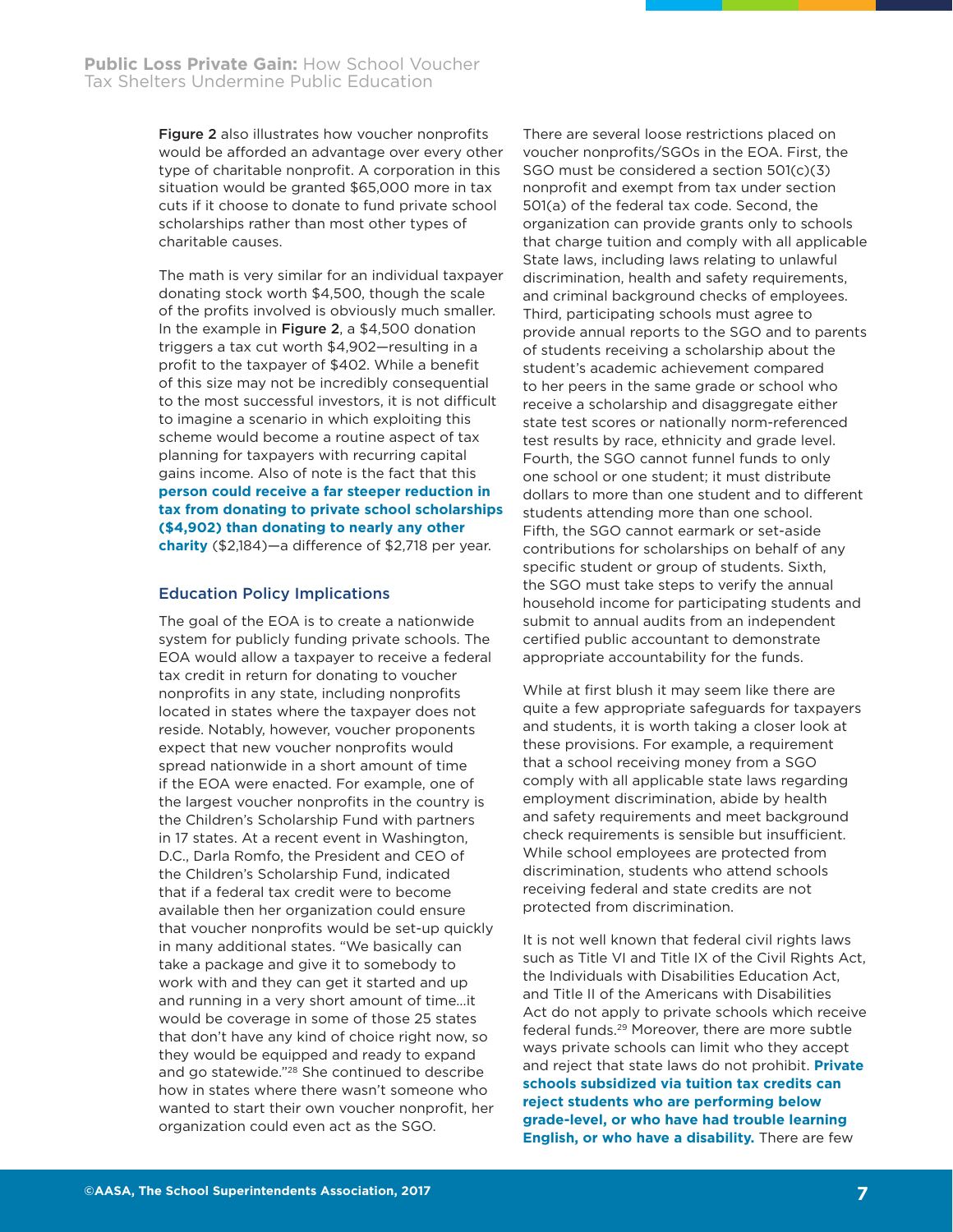states that prohibit a private school from denying a student admission because of their religion or because they, or members of their family may be gay. Despite receiving federal subsidies, SGOs can choose to work with whatever schools they see fit, so a SGO can work exclusively with schools that use creationism as part of their curriculum or that promote ultra-orthodox Jewish practices. It would also allow SGOs to send students and funding to private schools that are not accredited by the state, which renders a diploma a student receives from the school essentially useless. The absence of a requirement that K–12 private schools receiving federal funds be accredited is in stark contrast to the requirements that higher-education institutions that receive federal funds be accredited.30

While it may appear the testing provisions in the bill give parents important information about whether their child is learning, this information is very incomplete compared to what parents would receive in the public-school system. Research is well-established that students who leave the public school system and opt for a private school voucher frequently fare worse academically.<sup>31</sup> This bill allows private schools to give a student a different test (a norm-referenced national test) instead of the state-test taken by her peers in the public school system, which could make it very difficult for a parent to judge whether she is learning more than her peer in public school. While this bill would force the nine states that do not require state-testing to test their voucher nonprofit-bankrolled students in some form or fashion, parents would still be missing valuable information about how their children are faring academically. For example, do students receiving a TTC voucher graduate at the same rate as their peers? Do they attend college? Are they disciplined at the same rate as their peers? Are they taught by teachers with advanced degrees and subject-matter expertise? Do they have access to specialized instructional support personnel like therapists and nurses to ensure they can be educated alongside their peers? This is just a sampling of questions that private schools have no obligation to answer for parents.

**Another major difference between most state TTC laws and the federal proposal is that there is no requirement that a child attend public schools prior to accessing a voucher to attend a private school.** These requirements are typically intended to ensure that parents can first see how the public school system will serve their

child before tapping into a new revenue stream that allows them to receive a subsidized private education. They are also meant to cut down on unnecessary public subsidies to families that would have enrolled their children in private school even without the program, perhaps with the help of financial aid from the private schools themselves. This bill runs the risk of undermining efforts by private schools to subsidize the education of their less wealthy students because it automatically provides those subsidies via publicly funded tuition tax credits even in cases where public funding may not be needed.

The requirement that bars a SGO from earmarking a donation for a particular child or private school is a welcome accountability provision, since this is not the case in several states with TTCs.<sup>32</sup> But there is nothing to stop one family from receiving multiple scholarships from several SGOs in the state. As Stephen Sugarman of UC Berkeley Law School explains, this means that "it would be legally possible for a child to win a full scholarship at a high cost elite private school and, hence, indirectly obtain government financial aid well beyond what is now being spent on that child in public schools."33

While this legislation requires SGOs to submit to annual audits from an independent certified public accountant and submit those audits to the Secretary of Education, there is nothing to suggest that they will lose the ability to continue operating if they fail the audit. Moreover, there is no transparency required of the SGOs to detail their process for bundling donations or how they decide how much money a student is eligible to receive.

SGOs are also allowed to keep 10% of the funds they receive for administrative costs. For a SGO that receives millions of dollars in donations this 10% administrative set-aside could prove to be quite a windfall. In Arizona, for example, the Arizona Christian School Tuition Organization received almost \$73 million in donations from 2010–2014. Using that money, they paid their executive director (who also happens to be the State Senate President) an annual salary of \$125,000 and then paid him a further \$52,000 to rent office space that he owns, and another \$636,000 to his forprofit company for processing donations and applications.34 **Self-dealing of this type would be permissible nationwide under the EOA.**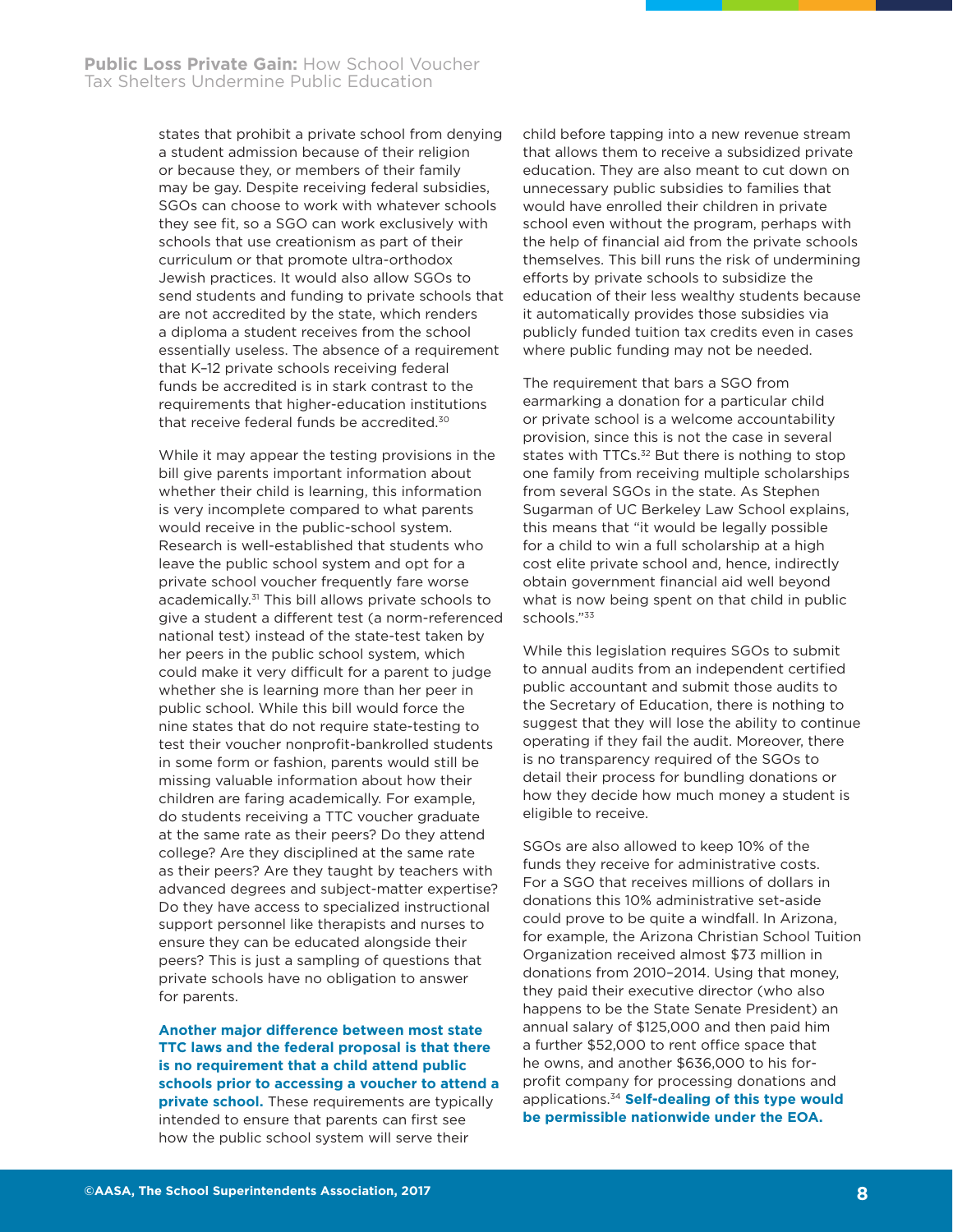PART

# **THE SHORTCOMINGS OF TUITION TAX CREDITS**

Allowing certain taxpayers to opt out of funding an institution as fundamentally important as the nation's public school system erodes the public's level of investment in that institution both literally and figuratively.

# Draining Funding for Public Schools

Although proponents maintain that tuition tax credits do not involve public money, in reality these credits are a roundabout way of providing public funding to private schools. Instead of directly funding private school scholarships, the government reimburses wealthy taxpayers (with tax credits and deductions) in return for providing funding to private schools on the state's behalf. The end result is the same as under a direct voucher program: a boost in resources for private schools and a reduction in resources for public education and other services.

While the largest budgetary impacts of TTCs are felt at the state level, **the IRS' lax oversight of TTC programs, whereby it enables a voucher tax shelter, is also lowering federal revenue collections that could be used to support public schools.** The prospect of a more financially penetrating scheme like the proposed federal tuition tax credit program, coupled with growing state tuition tax credits, could prove increasingly detrimental to federal and state funding of the public school system used by most Americans.

School districts on average receive roughly 10% of their funds from the federal government and these funds have become increasingly vital as state support for education has waned.<sup>35</sup> According to the Center on Budget and Policy Priorities, 35 states provided less overall state funding per student in the 2014 school year than in the 2008 school year, before the recession took hold.<sup>36</sup> The impact of these cuts could soon be compounded by federal cuts, as the FY2018 budget from the Trump Administration recommends a 13% cut to the Department of Education.37 The EOA would further exacerbate federal revenue constraints.

TTCs are often not subject to the same budgetary oversight as ordinary spending on public education. Most notably, once a TTC is enacted into law it typically continues indefinitely without reexamination as part of

the appropriations process. While most states subject TTCs to an aggregate budgetary cap, these caps are often structured to allow for growth that far outpaces other areas of the budget. The cap on one of Arizona's credits for corporate taxpayers, for instance, is currently growing at a rate of 20% per year.<sup>38</sup> Notably, the EOA under consideration in Congress would be uncapped, meaning that federal support given to private schools through this program would function more like an open-ended entitlement program than like the traditional appropriations that public schools receive.

# Failing to Improve Student Achievement

Recently, there is increased evidence that leaving the public school system for a private school subsidized through a voucher program does not increase a student's likelihood of academic success. In fact, studies in Louisiana,<sup>39</sup> Ohio<sup>40</sup> and Indiana<sup>41</sup> determined that test scores have declined by considerable margins for students who participated in those states' voucher programs. Similarly, an evaluation of the Florida TTC program<sup>42</sup> found that students receiving TTC vouchers saw no meaningful gains in their standardized test scores and that low-income students who participated in Florida's TTC program only to later return to public schools fared worse than similar low-income students who stayed in public schools.

# Public Funding of Religion

The conservative think-tanks that conceptualized TTCs did so largely to circumvent state constitutions. Lawmakers in at least eighteen states are constitutionally forbidden from spending taxpayer dollars on religious schools.<sup>43</sup> Since religious schools account for more than three-fourths of all elementary and secondary private school enrollment, these bans represent a major impediment to the public funding of private schools in general.44

Religious schools typically do not separate their academic programs from their religious instruction, making it difficult to prevent a publicly funded voucher from paying for religious activities and education. This poses a potential problem for religious freedom, as it means that vouchers paid for with taxpayer dollars run the risk compelling citizens to furnish funds in support of a religion. While parents certainly may choose a religious education for their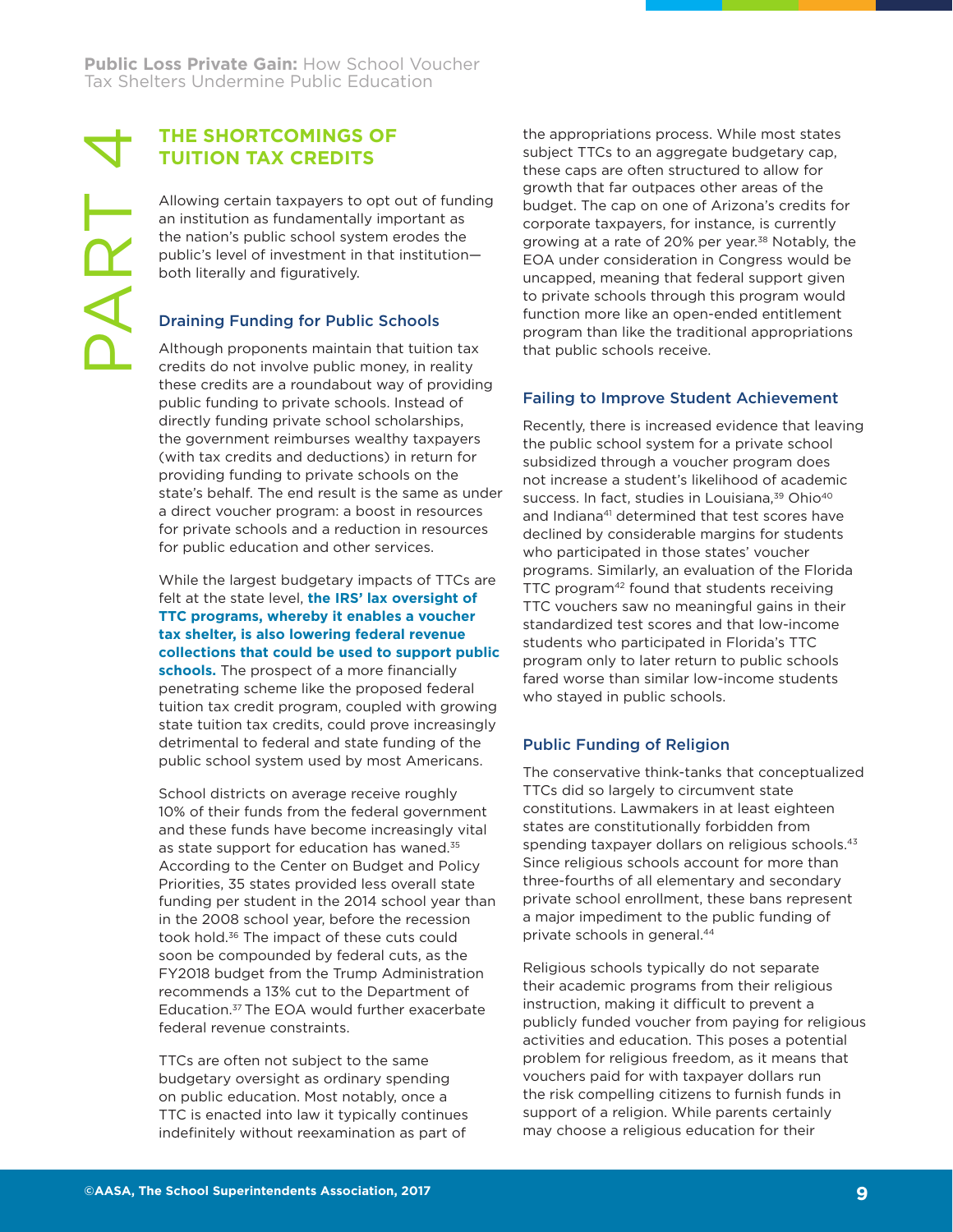children, insisting that the taxpayers pay for that education is more problematic.

Rather than directly challenge state bans on the public funding of religious schools, voucher proponents in some states have opted to sidestep them by forgoing direct funding of religious schools in favor of handsomely rewarding their wealthy residents with tax credits to spur them to fund those schools on the state's behalf. While some judges have questioned this legalized laundering of public funds, most courts have said that this small degree of separation between public coffers and religious schools is enough to resolve the constitutional issues involved.

#### Leaving Low-Income Families Behind

TTCs also fail in their mission of providing true choice to low-income families. The Florida tax

credit, which is one of the largest programs in the country, has an average voucher offering of \$5,458.45 According to the Nation Center for Education Statistics, the average price of a year of private elementary school is \$7,770, and the average annual cost of private high school is \$13,030.46 While this voucher may make a difference for a family of four earning \$60,000, a single mom earning \$28,000 may not be able to afford the portion of her child's tuition bill not covered by the scholarship, plus pay for uniforms, transportation, and other costs not covered by the voucher. This makes it highly unlikely that impoverished families in socio-economically segregated neighborhoods can take advantage of the vouchers. A 2003 study of Arizona's tax credit program, for example, found that it contributed to increased economic stratification in the school system because "the state's wealthiest students [were] likely receiving most of the tuition tax credit money."47

# **THE ROLE OF ELECTED OFFICIALS**

PART

Ensuring that schools have the resources they need to advance educational attainment for all students means that Congress must close the existing voucher tax shelter loophole and forgo the creation of a new TTC at the federal level. Legislation should be introduced that would specifically bar any federal charitable tax deduction for contributions to voucher nonprofits that were already reimbursed with a state tuition tax credit. This legislation could be attached to any tax reform package that advances in Congress. Furthermore, members of Congress should reject a federal tuition tax credit proposal like the *Educational Opportunities Act*. **This legislation will not benefit lowincome students, will not improve academic achievement, will not protect students from discrimination, will not be transparent and accountable to taxpayers, will undermine funding for public schools across the country, and will enable corporations and successful investors to turn a profit by showering them with tax cuts larger than the donations they make.**

At the state level, elected officials must also take action to protect tax dollars and public education. Lawmakers in states with existing TTCs should scale back or eliminate those credits to put voucher nonprofits on a more even footing with other nonprofit organizations. In states such as Louisiana, Oklahoma, and Virginia where voucher nonprofits are currently being subsidized with both state tax credits and state tax deductions, lawmakers should make taxpayers choose between receiving one benefit or the other, rather than being allowed to doubledip by receiving two different state tax cuts on a single donation.<sup>48</sup> In states without TTCs, lawmakers should resist implementing these credits given their dubious educational benefits and the fact that these credits have proven vulnerable to profiteering by wealthy individuals with savvy tax accountants.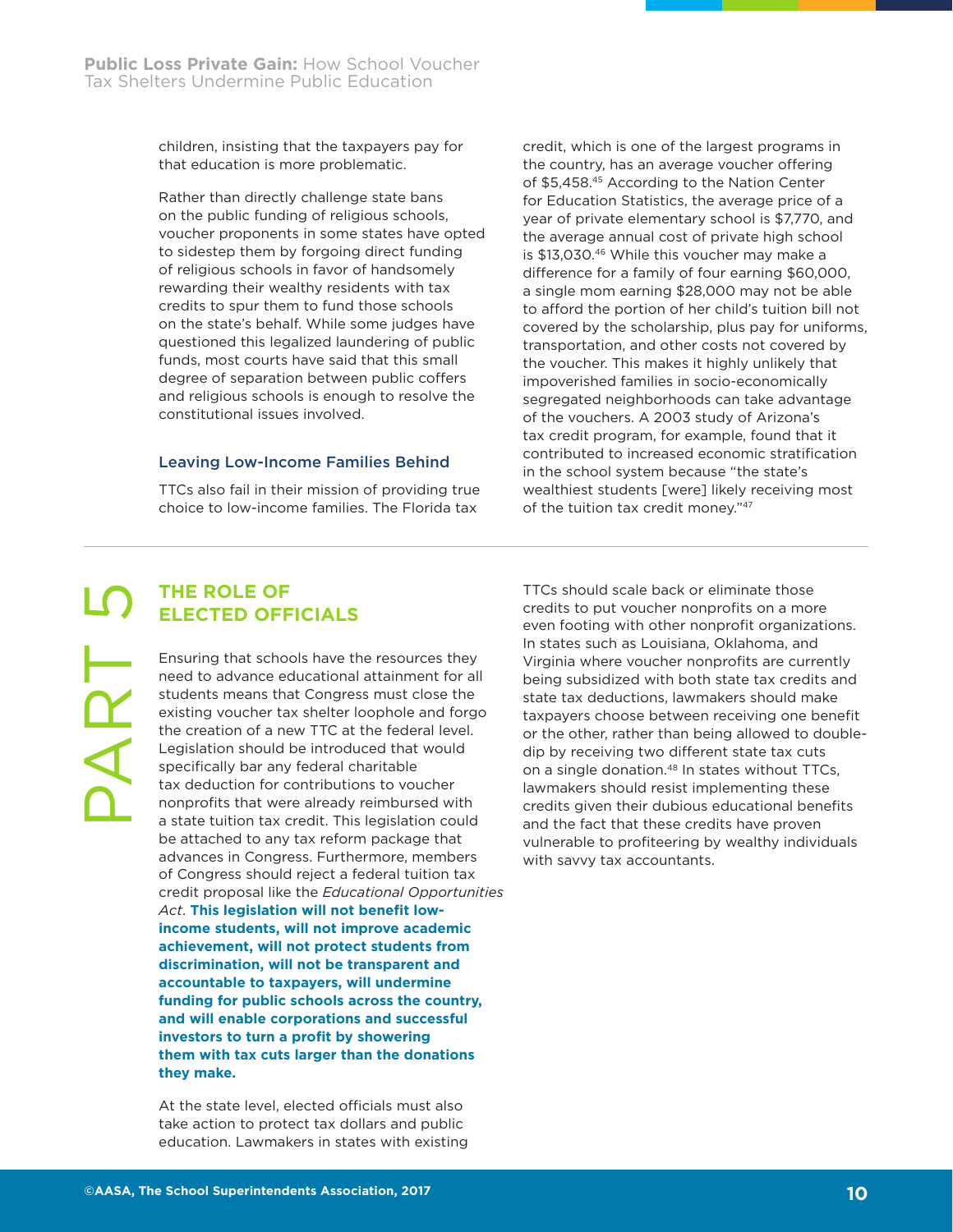#### Corporation making maximum eligible donation (stock worth \$100,000)

|            | fund private school scholarships                      |                                                                                                     |
|------------|-------------------------------------------------------|-----------------------------------------------------------------------------------------------------|
| \$100,000  | Market value of stock donated                         | \$100,000                                                                                           |
| \$62,500   | Price paid for stock                                  | \$62,500                                                                                            |
| \$37,500   | Increase in value (capital gain) from<br>60% growth   | \$37,500                                                                                            |
| 35%        | Federal tax rate (marginal) on ordinary income        | 35%                                                                                                 |
| 35%        | Federal tax rate (marginal) on capital gains          | 35%                                                                                                 |
| N/A        | Federal tax credit received from donating             | \$(100,000)                                                                                         |
| \$(35,000) | Value of federal charity deduction                    | N/A                                                                                                 |
| \$(13,125) | Federal capital gains tax avoided<br>(\$37,500 @ 35%) | \$(13,125)                                                                                          |
| \$100,000  | Market value of stock donated                         | \$100,000                                                                                           |
| \$(48,125) | Total federal tax cut resulting from donation         | \$(113, 125)                                                                                        |
| \$51,875   | After-tax cost of donation to taxpayer                | \$(13,125)                                                                                          |
|            |                                                       |                                                                                                     |
|            |                                                       | Corporation making maximum eligible donation (stock worth \$100,000)<br><b>Donation of stock to</b> |

#### Individual investor making maximum eligible donation (stock worth \$4,500)

#### **Donation of stock to most types of charities**

#### **Donation of stock to fund private school scholarships**

| Market value of stock donated                                                                                 | \$4,500   | Market value of stock donated                                     | \$4,500   |
|---------------------------------------------------------------------------------------------------------------|-----------|-------------------------------------------------------------------|-----------|
| Price paid for stock                                                                                          | \$2.813   | Price paid for stock                                              | \$2,813   |
| Increase in value (capital gain) from<br>60% growth                                                           | \$1.687   | Increase in value (capital gain) from<br>60% growth               | \$1,687   |
| Federal tax rate (marginal) on ordinary<br>income                                                             | 39.6%     | Federal tax rate (marginal) on ordinary<br>income                 | 39.6%     |
| Federal tax rate (marginal) on capital gains                                                                  | 23.8%     | Federal tax rate (marginal) on capital gains                      | 23.8%     |
| Federal tax credit received from donating                                                                     | N/A       | Federal tax credit received from donating                         | \$(4,500) |
| Value of federal charity deduction<br>$($4,500 \text{ @ } 39.6\%)$                                            | \$(1,782) | Value of federal charity deduction                                | N/A       |
| Federal capital gains tax avoided<br>$($1,687 \text{ @ } 23.8\%)$                                             | \$(402)   | Federal capital gains tax avoided<br>$($1,687 \text{ @ } 23.8\%)$ | \$(402)   |
| Market value of stock donated                                                                                 | \$4,500   | Market value of stock donated                                     | \$4,500   |
| Federal tax cut resulting from donation                                                                       | \$(2,184) | Federal tax cut resulting from donation                           | \$(4,902) |
| After-tax cost of donation to taxpayer                                                                        | \$2,316   | After-tax cost of donation to taxpayer                            | \$(402)   |
| Share of donation offset by federal tax cut                                                                   | 49%       | Share of donation offset by federal tax cut                       | 109%      |
| Additional federal tax cut offered on donation to private school scholarships instead of most other charities |           |                                                                   |           |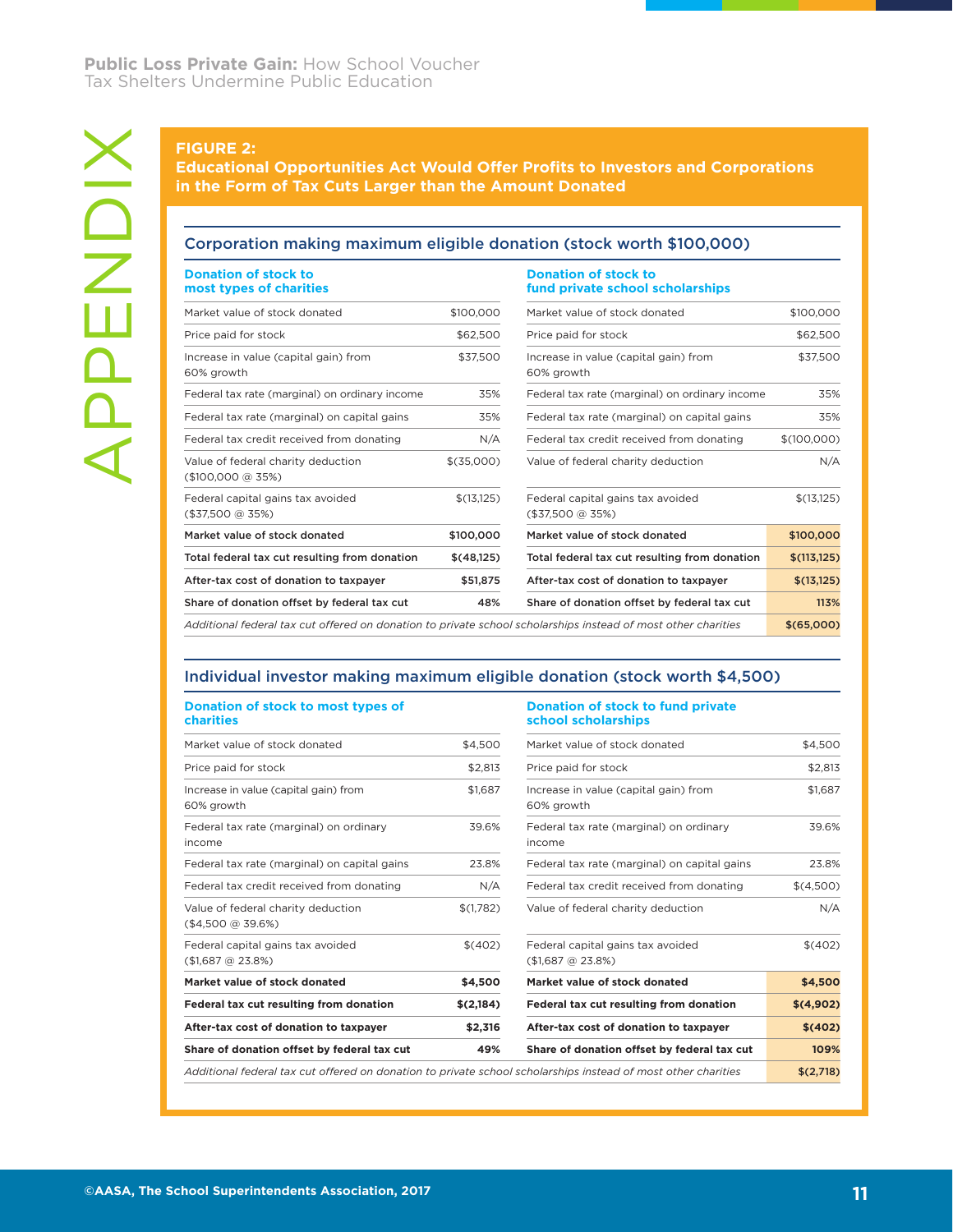1. Davis, Carl. State Tax Subsidies for Private K-12 Education. Rep. Institution for Taxation and Economic Policy, 12 Oct. 2016. Web. 11 Apr. 2017. <http://itep.org/ itep\_reports/2016/10/state-tax-subsidies-for-private-k-12 education.php#.WO0Lx4grJEY>.

- 2. A 2013 poll found that 70% of the public opposes "allowing students and parents to choose a private school to attend at public expense." Bushaw, William J. and Shane J. Lopez. "Which way do we go? The 45th annual PDK/Gallup Poll of the Public's Attitudes Toward Public Schools." September 2013. Available at: https://www.au.org/files/ pdf\_documents/2013\_PDKGallup.pdf. Arizona may be the most prominent example of a state adopting a neovoucher program as a way to circumvent a constitutional prohibition on public funding of traditional vouchers. "Private School Tax Credits Divert Public Dollars for Private Benefits. Children's Action Alliance. January 2016. Available at: http://azchildren.org/wp-content/uploads/2016/02/Private-School-Tax-Credit-brief-12-151.pdf. For additional discussion of the similarities between vouchers and neovouchers, see: Welner, Kevin. "'Neovouchers': A Primer on Private School Tax Credits." The Washington Post. March 3, 2013. Available at: https://www.washingtonpost.com/news/answer-sheet/ wp/2013/03/03/neovouchers-a-primer-on-private-schooltax-credits/.
- 3. Komer, Richard D. and Olivia Grady. "School Choice and State Constitutions: A Guide to Designing School Choice Programs." A joint publication of the Institute for Justice and the American Legislative Exchange Council. Second Edition. September 2016. Available at: http://ij.org/wpcontent/uploads/2016/09/50-state-SC-report-2016-web. pdf.
- 4. Pat Toomey, U.S. Senator for Pennsylvania. Toomey's Statement on the Vote to Confirm Betsy DeVos as Secretary of Education. Pat Toomey | U.S. Senator for Pennsylvania. N.p., 03 Feb. 2017. Web. 11 Apr. 2017. Available at: https:/www.toomey.senate.gov/?p=news&id=1880.
- 5. Internal Revenue Service, Office of Chief Counsel. Memorandum Number 201105010. February 4, 2011. Available at: https://www.irs.gov/pub/irs-wd/1105010.pdf.
- 6. "Georgia Private School Tax Credit." Georgia Private School Tax Credit. The Wood Acres School, n.d. Web. 20 Apr. 2017. <http://woodacresschool.org/private-school-tax-credit/>.
- 7. Marotta, David John, and Megan Russell. "Education Improvement Scholarship Tax Credits." Marotta On Money. Marotta Wealth Management, Inc., 16 Aug. 2015. Web. 20 Apr. 2017. <http://www.marottaonmoney.com/educationimprovement-scholarship-tax-credits/>.
- 8. "State of Georgia Qualified Education Expense Tax Credit Program Frequently Asked Questions." Giving. Whitefield Academy, n.d. Web. 20 Apr. 2017. <https://www. whitefieldacademy.com/Giving/GOAL-FAQs>.
- 9. "Donors: Do You Pay Alabama Income Tax?" Alabama Opportunity Scholarship Fund. N.p., n.d. Web. 20 Apr. 2017. http://www.alabamascholarshipfund.org/donors1.html.
- 10. Maiorano, Michael. "Georgia Qualified Education Expense Credit: A Big Win, If You Can Get It." TrueWealth. TrueWealth, LLC, 18 Aug. 2015. Web. 20 Apr. 2017. <http:// www.truewealth.com/georgia-qualified-education-expensecredit-a-big-win-if-you-can-get-it/>.
- 11. "School Tuition Organization (STO)." PiecefulSolutions Schools. N.p., n.d. Web. 11 Apr. 2017. https://www. piecefulsolutions.com/tuition-resources/.
- 12. "Request 2018 Tax Credit." Pay It Forward Scholarships. N.p., n.d. Web. 7 Apr. 2017. http://www.payitforwardscholarships. com/donate. "Frequently Asked Questions." Pay It Forward Scholarships. N.p., n.d. Web. 7 Apr. 2017. http://www. payitforwardscholarships.com/faq.
- 13. An ITEP review found scholarship organizations advising donors that they can claim the federal charitable deduction in addition to state tax credits in Alabama, Arizona, Georgia, Indiana, Iowa, Louisiana, Montana, New Hampshire, Oklahoma, Pennsylvania, Rhode Island, South Carolina, and Virginia.
- 14. "Qualified Education Expense Tax Credit- Cap Reached 2017." Georgia Department of Revenue. January 12, 2017. https://dor.georgia.gov/sites/dor.georgia.gov/files/ related\_files/document/LATP/Public%20Notice/2017%20 QUALIFIED%20EDUCATION%20EXPENSE%20TAX%20 CREDIT%20-%20Cap%20Reached%20-%20DOR%20 Website%201-12-17.pdf
- 15. E-mail from Karen Jacobs, Arizona Department of Revenue. August 30, 2016. See also: Rhode Island Division of Taxation. "Tax Credits for Contributions to Scholarship Organizations." Accessed October 7, 2016. Available at: http://www.tax.ri.gov/Credits/index.php.
- 16. Slade, David. "S.C. tax rule creates a way to profit by funding private school scholarships." The Post and Courier. July 13, 2014. Available at: http://www.postandcourier.com/ article/20140713/PC05/140719981.
- The corporate AMT faced by C corporations does not allow for the same type of gaming described in this report.
- 18. IRS Statistics of Income data for Tax Year 2014 indicate that 82% of returns owing AMT, and 93% of dollar raised via the AMT, are associated with this group. Taxpayers earning between \$200,000 and \$500,000 per year are most likely to be affected by the AMT, with 61% of this group owing some amount under the levy. By comparison, 45% of taxpayers earning between \$500,000 and \$1 million owe some amount of AMT, as well as 19% of taxpayers earning over \$1 million.
- 19. "Florida Tax Credit Scholarships." Florida Department of Education. Available at: http://www.fldoe.org/schools/ school-choice/k-12-scholarship-programs/ftc/. Accessed October 7, 2016.
- 20. State of Montana. (n.d.). Education Donations Portal. Retrieved from https://svc.mt.gov/dor/educationdonations/ SSOHelp.aspx.
- 21. Louisiana Tuition Donation Rebate Program." EdChoice. Friedman Foundation for Educational Coice, n.d. Web. 11 Apr. 2017. https://www.edchoice.org/school-choice/ programs/louisiana-tuition-donation-rebate-program/' and https://dor.sc.gov/exceptional-sc
- 22. Marcavage, Whitney R. 2016/17 SCHOOL CHOICE REPORT CARD. Rep. American Federation for Children, 25 Aug. 2016. Web. 11 Apr. 2017. <http://www.federationforchildren. org/wp-content/uploads/2016/08/AFC\_2016\_ reportcard2.1\_hires.pdf>.
- 23. Ibid
- 24. ibid
- 25. Ibid
- 26. Emma, Caitlin. "What to Watch as Congress Dives into Tax Reform." Politico Morning Education. Politico, 29 Mar. 2017. Web. 11 Apr. 2017. <http://www.politico.com/tipsheets/ morning-education/2017/03/what-to-watch-as-congressdives-into-tax-reform-219485>.
- 27. Married individuals filing separate tax returns would be able to receive a maximum credit of \$2,250 per spouse, but most married couples file joint returns.
- 28. A \$20 Billion School Choice Tax Credit Program: Yes, No, Maybe, How So?" A \$20 Billion School Choice Tax Credit Program: Yes, No, Maybe, How So? Hoover Institution, Washington, D.C. 25 Apr. 2017. Speech.
- 29. Vouchers Undermine Civil Rights." NCPE Voucher Facts. National Coalition for Public Education (NCPE), n.d. Web. 11 Apr. 2017. <https://www.ncpecoalition.org/lose-rights>.